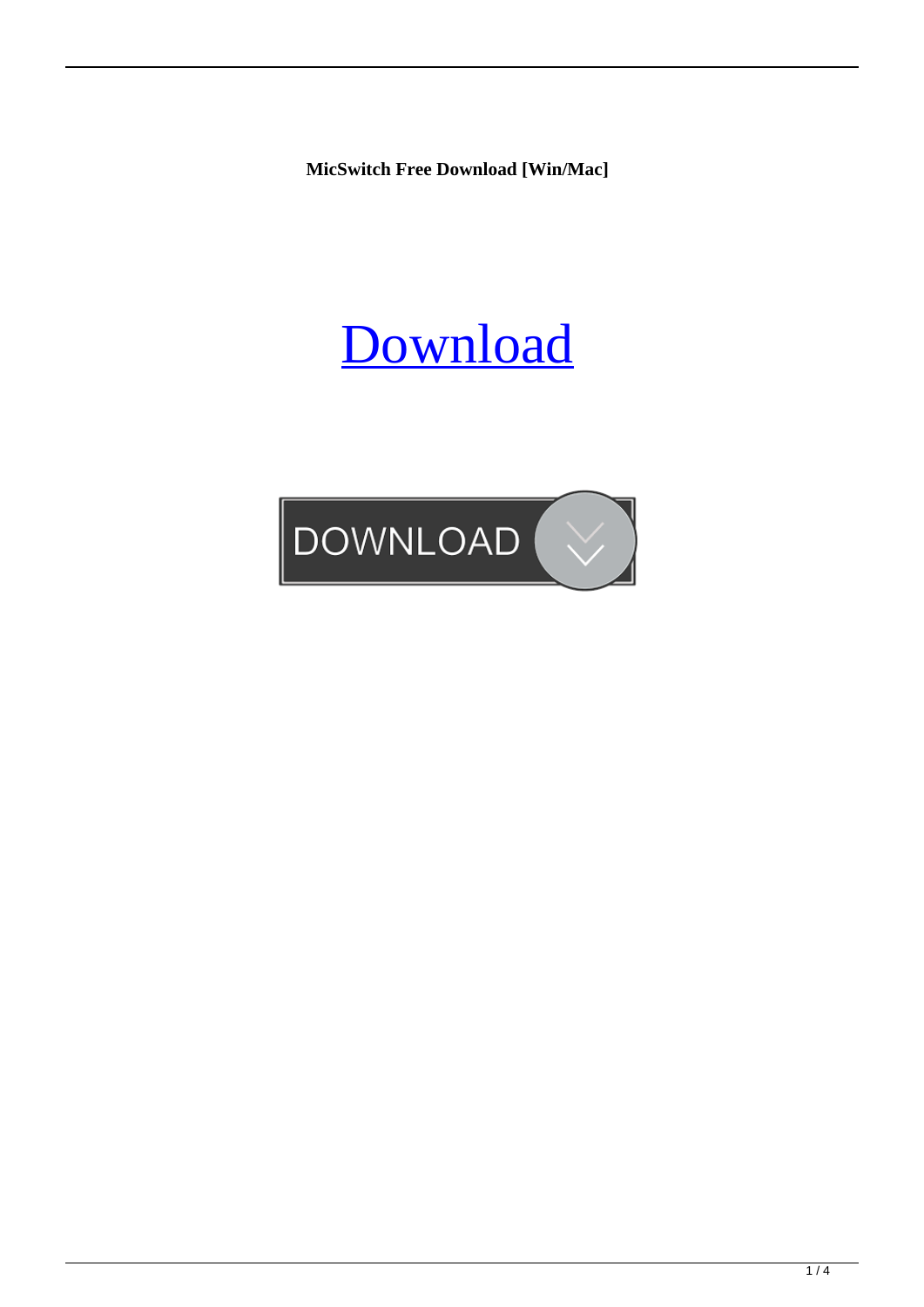## **MicSwitch Keygen For (LifeTime) Free PC/Windows 2022**

Turn your voice into gold and make sure that the party doesn't stop. – Turn on your microphone or mute it with a single key – Keep an eye on your microphone status with customizable hotkeys – Easy to turn on and off – Support both game consoles and PC – Optional Push to talk functionality – customizable audio notifications – Supports game consoles and PC Installation: Extract the archive and run the installer MacOSX Open the folder you have just downloaded and copy all the contents to the Applications folder Windows: Run the setup.exe file and accept the terms and the license agreement MicSwitch will create a shortcut to the program in the Start Menu folder. Disclaimer The Windows Software reviewed here is published to our website with the help of Windows Software Key. This review is also automatically generated through Google Code Search if it has been published to Google Code, but it does not mean that the review publisher has any relations with the listed Windows Software developer. Microsoft, Windows Software Key and all other names used in this review are trademarks or registered trademarks of their respective owners. Windows Software Key is a fully automatic directory crawler, search engine and review aggregator of Windows Software. We do not host any file or perform any review on the software before publishing them on our website. However, we do not stop anyone who wants to provide a review for the software they have used. Learn more

### **MicSwitch Crack+ With Registration Code**

KEYMACRO is a small utility that lets you easily configure Keyboard Macro's in Windows. KEYMACRO is a very simple program that helps you create new keyboard macros, edit existing ones and even disable them. The program is very easy to use. In order to use it, all you need to do is open the program, insert new macros or edit the existing ones and press the'save' button to save the changes. You can also view all the macros you have created or you can create a new macro. There are many options to customize your Macros. There are many ways to get help with the program. Keymacro offers easy-to-use instructions on how to use the application as well as a tutorial on how to create your first macro. keymacro keymacro keymacro keymacro keymacro keymacro keymacro keymacro keymacro keymacro keymacro keymacro keymacro keymacro keymacro keymacro keymacro keymacro keymacro keymacro keymacro keymacro keymacro keymacro keymacro keymacro keymacro keymacro keymacro keymacro keymacro keymacro keymacro keymacro keymacro keymacro keymacro keymacro keymacro keymacro keymacro keymacro keymacro keymacro keymacro keymacro keymacro keymacro keymacro keymacro keymacro keymacro keymacro keymacro keymacro keymacro keymacro keymacro keymacro keymacro keymacro keymacro keymacro keymacro keymacro keymacro keymacro keymacro keymacro keymacro keymacro keymacro keymacro keymacro keymacro keymacro keymacro keymacro keymacro keymacro keymacro keymacro keymacro keymacro keymacro keymacro keymacro keymacro keymacro keymacro keymacro keymacro keymacro keymacro keymacro keymacro keymacro keymacro keymacro keymacro keymacro keymacro keymacro keymacro keymacro keymacro keymacro keymacro keymacro keymacro keymacro keymacro keymacro keymacro keymacro keymacro keymacro keymac 77a5ca646e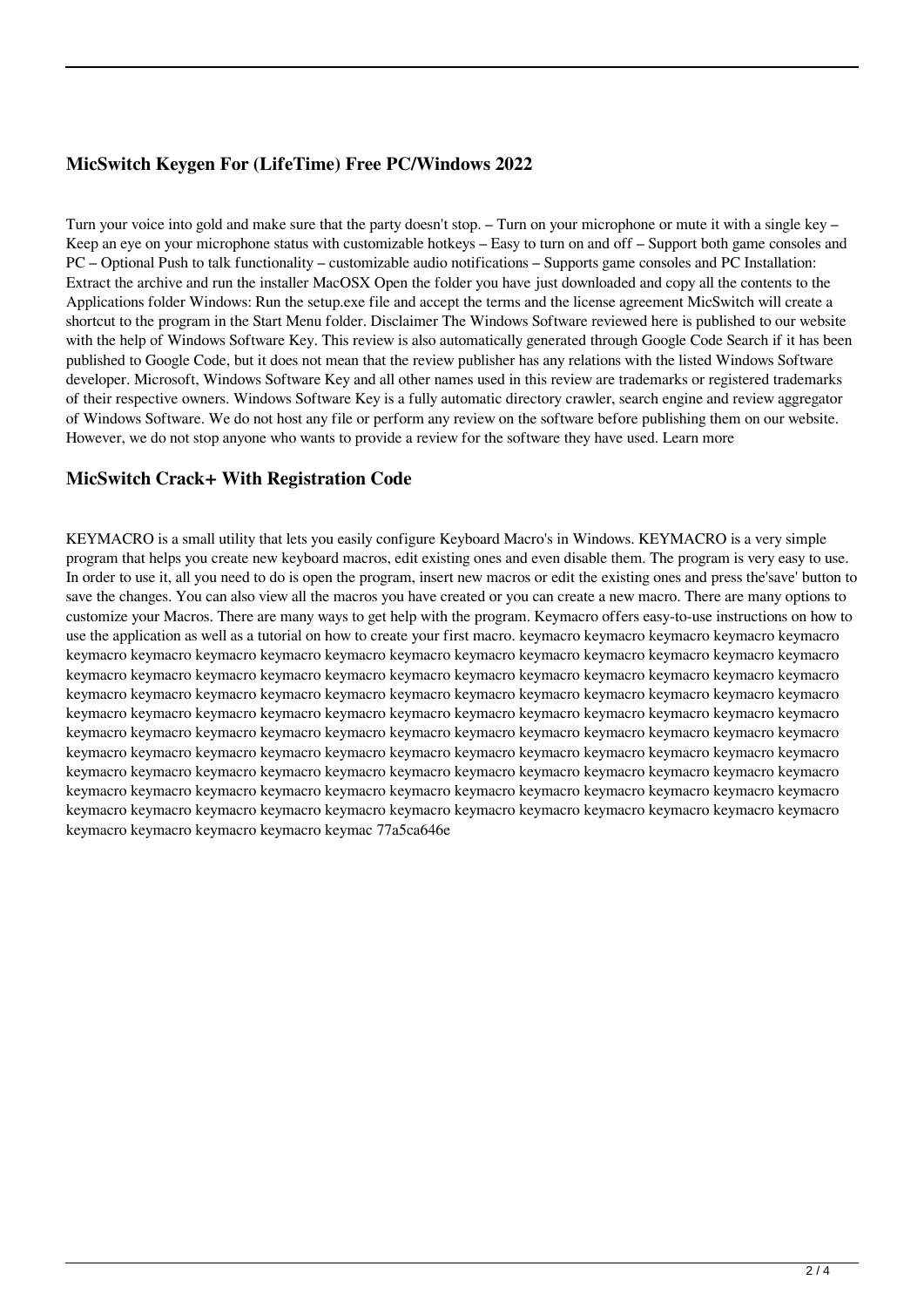### **MicSwitch X64**

MicSwitch is a small program that provides you with a global hotkey for turning your microphone on or off, as well as an overlay to track its status. also Looks like right now you might be looking for ACRE OFFICE LOCATION CHAT? Check out our website! Acre office location chat Does you have an employee who is single? So, here you may have a quite interesting opportunity! You can invite an unmarried person to a discussion about your company or about your industry! It is a great chance for them to get some real experience, and if you are looking for office location chat - this is your chance! Acre office location chat You can come on the chat and find out if your employee is ready to have sex with you. You can have a talk with him in a private chat! That is what you need to make your life! You may be ready to talk to a pretty girl on an Internet Chat. You can invite her to private conversation where you can have a secret talk. Just click on her profile and start private conversation. After that you can do whatever you want! Chat with me please! There is no need to hide anything from me. You can ask me anything! I will answer all your questions! I am a very positive person. I would like to help you if you are going to find something bad on the Internet. I am not here to judge your actions. I just want to help!15 February 2017 An overview of the online approval process for Minnesota State funding The University of Minnesota's Office of Scholarly Communication (OSC) recently published a review of the state's online funding programs. OSC notes that there is not one process for evaluating online applications, but rather a collection of criteria based on both faculty- and student-derived guidelines. OSC suggests that applicants should consult faculty members and their advising staff for guidance in meeting the requirements of each state program.A small earthquake shook northern Oklahoma at 4:08 p.m. Monday. The magnitude 1.4 earthquake happened in the Beggs area about 30 miles northwest of Oklahoma City, the United States Geological Survey reported. The location of the earthquake suggests it was caused by the withdrawal of oil from the Deepwater Horizon well near the seafloor. The exact magnitude and depth of the earthquake will be

### **What's New In MicSwitch?**

MicSwitch is a small application that lets you manage your microphone input. It enables you to turn your microphone on or off, monitor the status and send audio notifications whenever it is turned on or off. Specification: - Software Type: Windows Application - Languages: English - Functions: - Play/Pause, Stop, Mute and Unmute the microphone - Capture audio - Receive audio notifications - Open multiple (up to 24) recordings simultaneously - Record audio - Real-time recording - Mix audio input and output - Insert recording into MP3 file - Select the recording quality - Monitor the percentage of recorded audio - Display the audio level - Set audio feedback delay - Configure hotkeys - Remove audio feedback - Send audio notifications - Choose audio alert sounds - Display microphone input on multiple monitors - Display microphone input on desktop - Set microphone input on mouseclick - Set microphone input on keyboard shortcuts - Set microphone input on system tray - Set custom audio duration - Use muted audio on system tray - Show mic input on Taskbar - Show mic input in Notification Area - Show only selected applications - Option to disable overlay - Option to disable menu access - Option to disable hotkeys - Option to disable audio notifications - Option to disable recording - Option to skip active audio monitoring - Option to capture only the active recording - Option to schedule recordings to be started at the next boot - Option to use custom recording quality - Option to use custom audio feedback delay - Option to set custom duration of audio monitoring - Option to use custom audio feedback sound - Option to remove recorded audio from MP3 file - Option to add other MP3 files as a new recording - Option to select microphone input source - Option to use voice input as the main input source - Option to show microphone input on Taskbar - Option to set microphone input on right click - Option to set microphone input on keyboard shortcuts - Option to lock recording - Option to disable auto monitoring - Option to set specific audio monitor channels - Option to switch microphone input source - Option to send current audio input via speaker - Option to send current audio input via HDMI - Option to save a single selected recording in MP3 file - Option to save all active recordings in MP3 file - Option to generate a log file - Option to disable audio recording - Option to ignore audio recording - Option to disable the mic input in the system tray - Option to send audio notifications to the system tray - Option to set the text color - Option to enable/disable the log file - Option to use custom color for the text - Option to show the microphone input - Option to show the currently muted recording - Option to show the current recording percentage - Option to enable multiple sessions